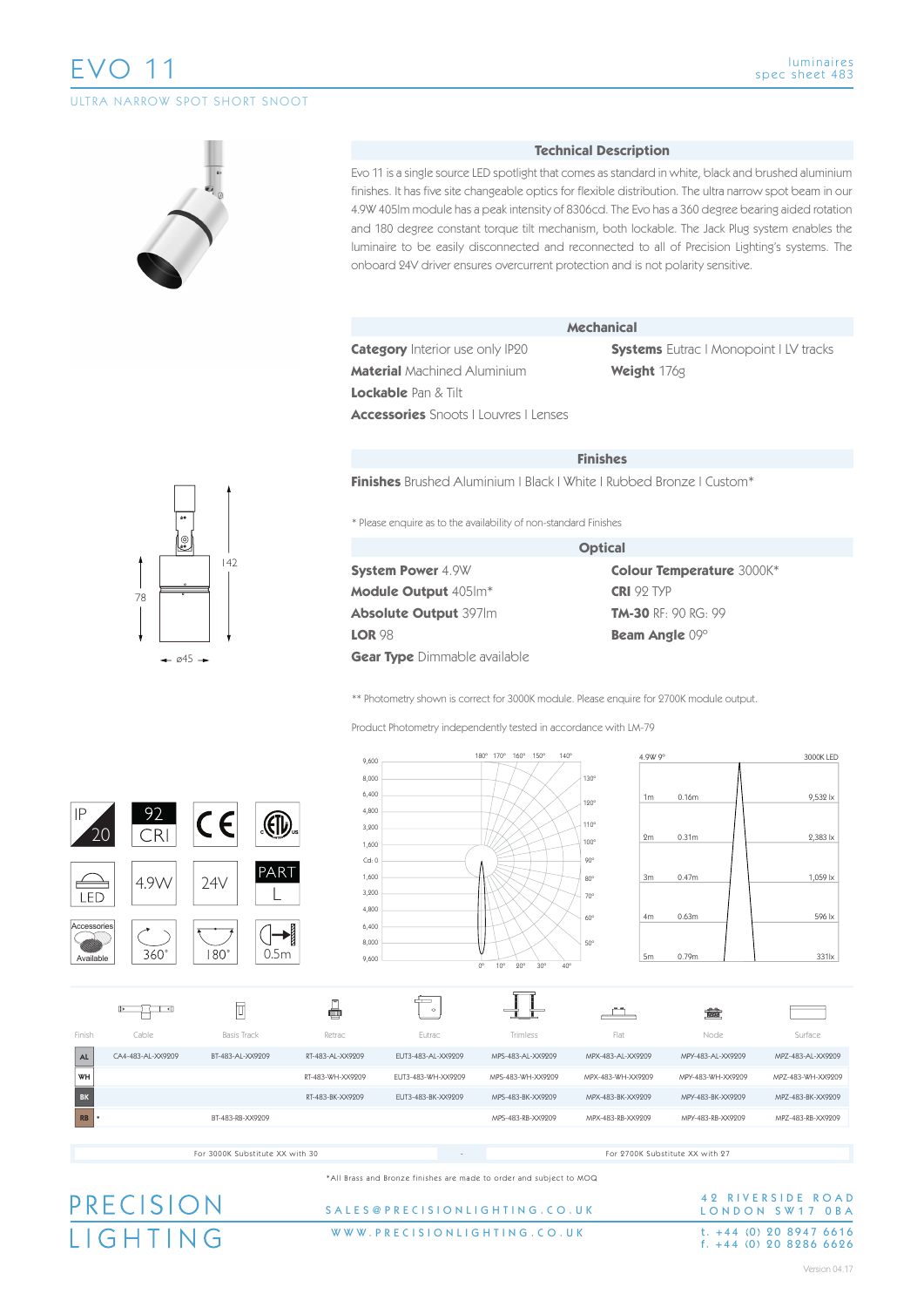# EVO 11

NARROW SPOT SHORT SNOOT

#### luminaires spec sheet 483

#### **Technical Description**

Evo 11 is a single source LED spotlight that comes as standard in white, black and brushed aluminium finishes. It has five site changeable optics for flexible distribution. The narrow spot beam in our 4.9W 405lm module has a peak intensity of 6381cd. The Evo has a 360 degree bearing aided rotation and 180 degree constant torque tilt mechanism, both lockable. The Jack Plug system enables the luminaire to be easily disconnected and reconnected to all of Precision Lighting's systems. The onboard 24V driver ensures overcurrent protection and is not polarity sensitive.

| <b>Category</b> Interior use only IP20 |
|----------------------------------------|
| <b>Material</b> Machined Aluminium     |

**Mechanical**

**Systems** Eutrac | Monopoint | LV tracks **Weight** 176g

**Lockable** Pan & Tilt

**Accessories** Snoots | Louvres | Lenses

|  |  |  | Finisnes |
|--|--|--|----------|

**Finishes** Brushed Aluminium | Black | White | Rubbed Bronze | Custom\*

\* Please enquire as to the availability of non-standard Finishes

|                                     | <b>Optical</b>                   |
|-------------------------------------|----------------------------------|
| <b>System Power 4.9W</b>            | <b>Colour Temperature 3000K*</b> |
| <b>Module Output 405Im*</b>         | <b>CRI</b> 92 TYP                |
| <b>Absolute Output 396Im</b>        | <b>TM-30 RF: 90 RG: 99</b>       |
| <b>LOR 98</b>                       | <b>Beam Angle 11°</b>            |
| <b>Gear Type</b> Dimmable available |                                  |

\*\* Photometry shown is correct for 3000K module. Please enquire for 2700K module output.

Product Photometry independently tested in accordance with LM-79

|             |                   |                                 | 7,400                        |                    | $140^\circ$<br>180° 170°<br>160° 150°                                       | 4.9W 11°                                         |                                 | 3000K LED         |
|-------------|-------------------|---------------------------------|------------------------------|--------------------|-----------------------------------------------------------------------------|--------------------------------------------------|---------------------------------|-------------------|
|             |                   |                                 | 6,167<br>4,933<br>3,700      |                    |                                                                             | 130°<br>1 <sub>m</sub><br>120°                   | 0.19 <sub>m</sub>               | 7,322 lx          |
| IP          | 92<br>CRI         | $\left(\frac{1}{2}\right)$<br>€ | 2,467<br>1,233               |                    |                                                                             | 110°<br>2m<br>100°                               | 0.39m                           | 1,831 lx          |
| LED         | 4.9W              | PART<br>24V                     | Cd:0<br>1,233<br>2,467       |                    |                                                                             | $90^{\circ}$<br>3m<br>$80^\circ$<br>$70^{\circ}$ | 0.58m                           | 814 lx            |
| Accessories |                   |                                 | 3,700<br>ł<br>4,933<br>6,167 |                    |                                                                             | 60°<br>4m<br>$50^\circ$                          | 0.77m                           | 458 lx            |
| Available   | $360^\circ$       | $180^\circ$<br>0.5 <sub>m</sub> | 7,400                        |                    | $0^{\circ}$<br>$10^{\circ}$<br>$20^{\circ}$<br>$30^{\circ}$<br>$40^{\circ}$ | 5m                                               | 0.96m                           | 293 lx            |
|             | ┎<br>IÞ.          | $\Box$                          | ₽                            | $\circ$            |                                                                             |                                                  | 貪                               |                   |
| Finish      | Cable             | <b>Basis Track</b>              | Retrac                       | Eutrac             | Trimless                                                                    | Flat                                             | Node                            | Surface           |
| ${\sf AL}$  | CA4-483-AL-XX9211 | BT-483-AL-XX9211                | RT-483-AL-XX9211             | EUT3-483-AL-XX9211 | MPS-483-AL-XX9211                                                           | MPX-483-AL-XX9211                                | MPY-483-AL-XX9211               | MPZ-483-AL-XX9211 |
| WH          |                   |                                 | RT-483-WH-XX9211             | EUT3-483-WH-XX9211 | MPS-483-WH-XX9211                                                           | MPX-483-WH-XX9211                                | MPY-483-WH-XX9211               | MPZ-483-WH-XX9211 |
| BK          |                   |                                 | RT-483-BK-XX9211             | EUT3-483-BK-XX9211 | MPS-483-BK-XX9211                                                           | MPX-483-BK-XX9211                                | MPY-483-BK-XX9211               | MPZ-483-BK-XX9211 |
| RB          |                   | BT-483-RB-XX9211                |                              |                    | MPS-483-RB-XX9211                                                           | MPX-483-RB-XX9211                                | MPY-483-RB-XX9211               | MPZ-483-RB-XX9211 |
|             |                   |                                 |                              |                    |                                                                             |                                                  |                                 |                   |
|             |                   | For 3000K Substitute XX with 30 |                              |                    |                                                                             |                                                  | For 2700K Substitute XX with 27 |                   |

\*All Brass and Bronze finishes are made to order and subject to MOQ

# PRECISION

#### WWW.PRECISIONLIGHTING.CO.UK SALES@PRECISIONLIGHTING.CO.UK

42 RIVERSIDE ROAD LONDON SW17 OBA t.  $+44$  (0) 20 8947 6616<br>f.  $+44$  (0) 20 8286 6626

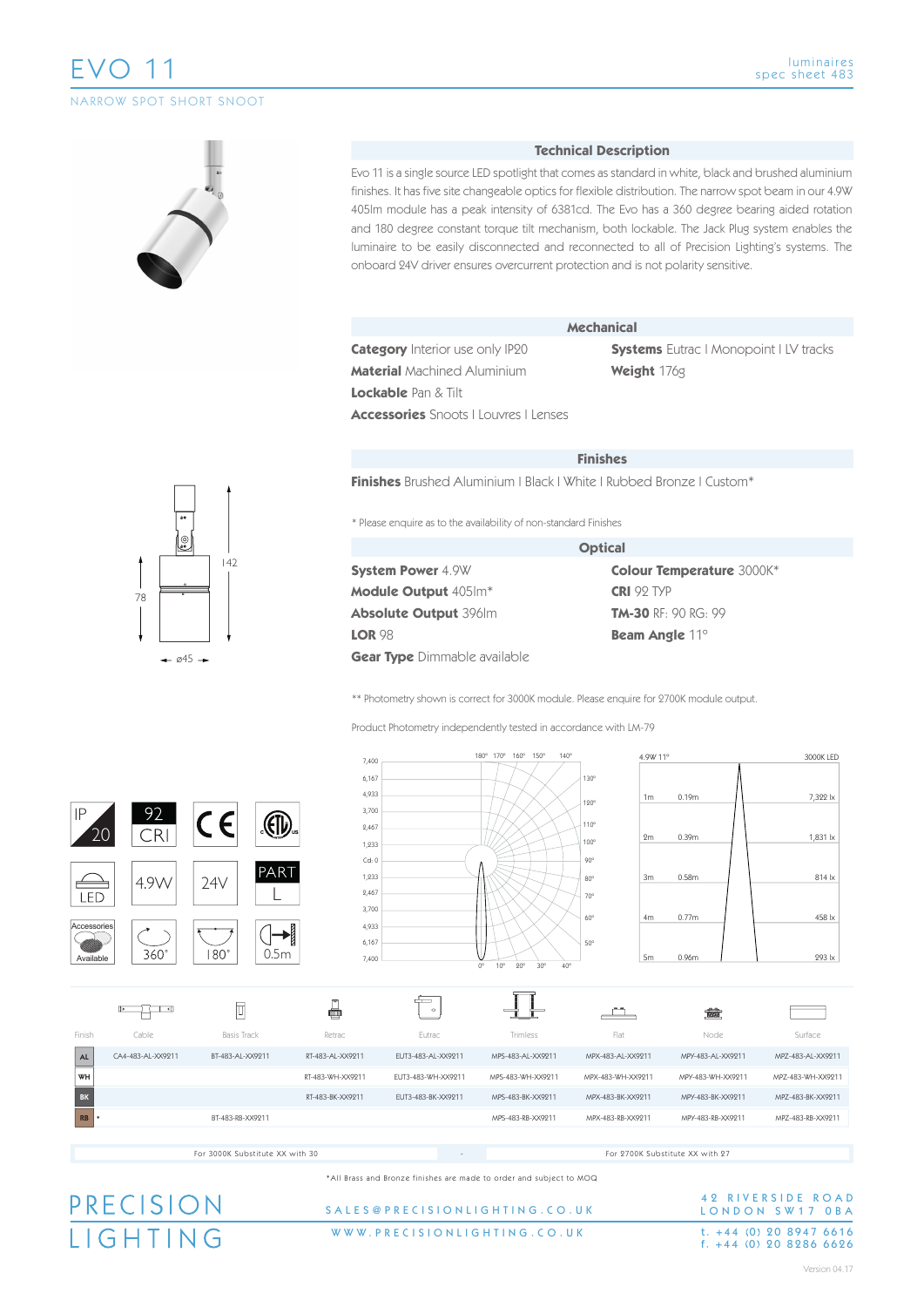## EVO 11 MEDIUM SHORT SNOOT

#### **Technical Description**

Evo 11 is a single source LED spotlight that comes as standard in white, black and brushed aluminium finishes. It has five site changeable optics for flexible distribution. The medium beam in our 4.9W 405lm module has a peak intensity of 3456cd. The Evo has a 360 degree bearing aided rotation and 180 degree constant torque tilt mechanism, both lockable. The Jack Plug system enables the luminaire to be easily disconnected and reconnected to all of Precision Lighting's systems. The onboard 24V driver ensures overcurrent protection and is not polarity sensitive.

| <b>Category</b> Interior use only IP20 |
|----------------------------------------|
| <b>Material</b> Machined Aluminium     |

**Mechanical**

**Systems** Eutrac | Monopoint | LV tracks **Weight** 176g

**Lockable** Pan & Tilt

**Accessories** Snoots | Louvres | Lenses

|  | <b>FINISNES</b> |  |
|--|-----------------|--|
|  |                 |  |

**Optical**

**Finishes** Brushed Aluminium | Black | White | Rubbed Bronze | Custom\*

\* Please enquire as to the availability of non-standard Finishes

|                                     | <b>Optical</b> |
|-------------------------------------|----------------|
| <b>System Power 4.9W</b>            | Сc             |
| <b>Module Output 405Im*</b>         | CR             |
| <b>Absolute Output 397Im</b>        | Т٨             |
| <b>LOR 98</b>                       | Be             |
| <b>Gear Type</b> Dimmable available |                |

**Colour Temperature** 3000K\* **CRI** 92 TYP **TM-30** RF: 90 RG: 99 **Beam Angle** 15º

\*\* Photometry shown is correct for 3000K module. Please enquire for 2700K module output.

Product Photometry independently tested in accordance with LM-79



\*All Brass and Bronze finishes are made to order and subject to MOQ

## PRECISION **IGHTING**

#### WWW.PRECISIONLIGHTING.CO.UK SALES@PRECISIONLIGHTING.CO.U K

## 42 RIVERSIDE ROAD LONDON SW17 OBA t. +44 (0) 20 8947 6616<br>f. +44 (0) 20 8286 6626

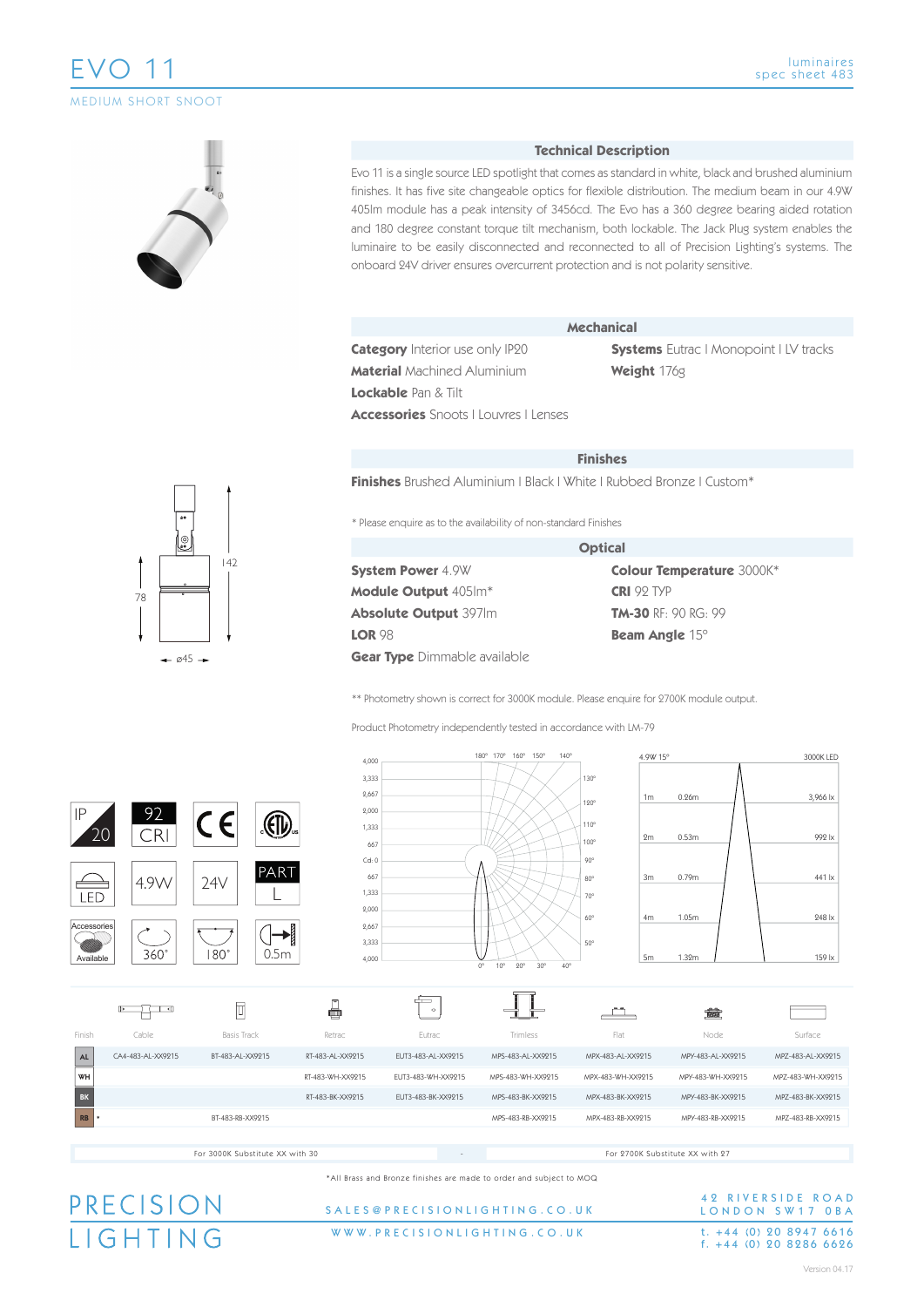## EVO 11 FLOOD SHORT SNOOT



#### **Technical Description**

Evo 11 is a single source LED spotlight that comes as standard in white, black and brushed aluminium finishes. It has five site changeable optics for flexible distribution. The flood beam in our 4.9W 405lm module has a peak intensity of 1048cd. The Evo has a 360 degree bearing aided rotation and 180 degree constant torque tilt mechanism, both lockable. The Jack Plug system enables the luminaire to be easily disconnected and reconnected to all of Precision Lighting's systems. The onboard 24V driver ensures overcurrent protection and is not polarity sensitive.

**Category** Interior use only IP20 **Material** Machined Aluminium

**Mechanical**

**Systems** Eutrac | Monopoint | LV tracks **Weight** 176g

**Lockable** Pan & Tilt

**Accessories** Snoots | Louvres | Lenses

|  |  | <b>Finishes</b> |
|--|--|-----------------|
|  |  |                 |

**Finishes** Brushed Aluminium | Black | White | Rubbed Bronze | Custom\*

\* Please enquire as to the availability of non-standard Finishes

|                                     | <b>Optical</b> |
|-------------------------------------|----------------|
| <b>System Power 4.9W</b>            | Co             |
| <b>Module Output 405Im*</b>         | <b>CR</b>      |
| <b>Absolute Output 345Im</b>        | TM             |
| <b>LOR 85</b>                       | Be             |
| <b>Gear Type</b> Dimmable available |                |

**Colour Temperature** 3000K\* **CRI** 92 TYP **TM-30** RF: 90 RG: 99 **Beam Angle** 25º

\*\* Photometry shown is correct for 3000K module. Please enquire for 2700K module output.

Product Photometry independently tested in accordance with LM-79



\*All Brass and Bronze finishes are made to order and subject to MOQ

## PRECISION **IGHTING**

#### WWW.PRECISIONLIGHTING.CO.UK SALES@PRECISIONLIGHTING.CO.U K

## 42 RIVERSIDE ROAD LONDON SW17 OBA t. +44 (0) 20 8947 6616<br>f. +44 (0) 20 8286 6626



Version 04.17